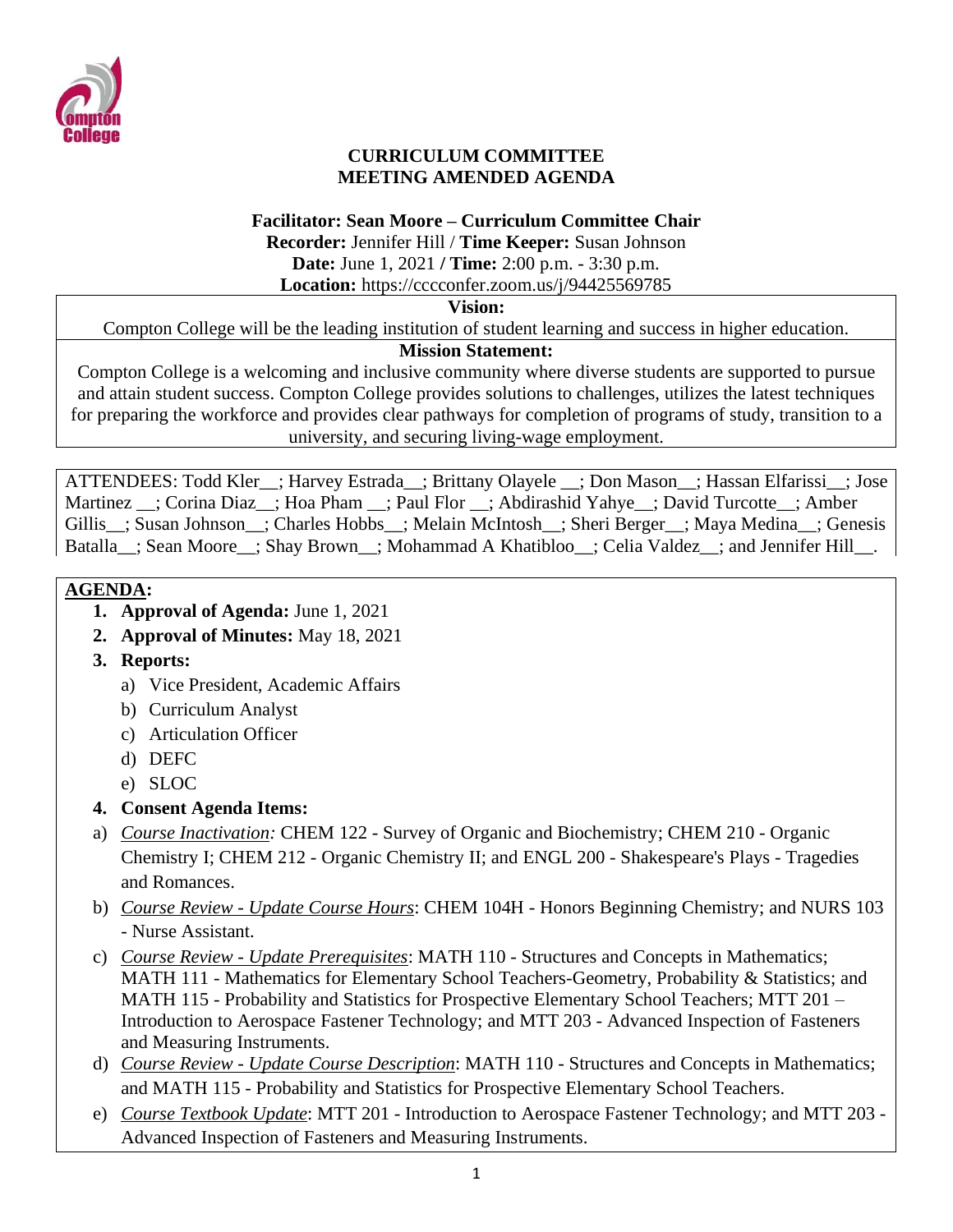- f) *2-Year CTE Course Review*: ACR 95 Cooperative Work Experience Education; ACR 99 Independent Study; ACRP 130 - Basic Automotive Painting - Refinishing; MTT 201 - Introduction to Aerospace Fastener Technology; MTT 203 - Advanced Inspection of Fasteners and Measuring Instruments; NURS 103 - Nurse Assistant; NURS 230 - Mental Health Nursing; NURS 234 - Pediatric Nursing; NURS 238 - Nursing Skills Practicum II; NURS 247 - Advanced Medical-Surgical Nursing I; and NURS 248 - Advanced Medical-Surgical Nursing II Preceptorship.
- g) *6-Year Course Review*: ENGL 228 Images of Women in Literature; FILM 113 Screenplay Analysis; JOUR 112 - Mass Media and Society; MUSI 112 - Music Cultures of the World; MUSI 180 - Fundamentals of Electronic Music; MUSI 285 - Songwriting for Commercial Music; PHIL 101 - Introduction to Philosophy; RE 119 - Real Property Management; and THEA 103 - Theatre Appreciation.
- h) *CSU GE/IGETC Articulation Review:* ANTH 101- Introduction to Physical Anthropology; ANTH 102 - Introduction to Cultural Anthropology; ANTH 103 - Introduction to Archaeology; ANTH 104 - Language and Culture; ANTH 106 - Native Peoples of North America; ANTH 107 - Native Peoples of South America; ANTH 108 - Ancient Civilizations of Mesoamerica; ANTH 109 - Women, Culture, and Society; ANTH 111 - Anthropology of Religion, Magic and Witchcraft; ANTH 112 - Ancient Civilizations of the Old World; ART 141 - Digital Art Fundamentals; CHEM 104H - Honors Beginning Chemistry; ECON 101- Principles of Economics: Macroeconomics; ECON 102 - Principles of Economics: Microeconomics Theory; ECON 105 - Fundamentals of Economics; ENGL 102 -Literature and Composition; ENGL 102H - Honors Literature and Composition; ENGL 227 - Children's Literature; ENGL 241 - American Literature II; ENGL 243 - African American Literature; ENGL 244 - The Literature of American Ethnic Groups; HIST 101H- Honors United States History to 1877; HIST 102H - Honors United States History from 1877 to the Present; HIST 112- History of The Chicano in The United States; HIST 114 - History of the Asian American in the United States; HIST 122 - United States Social History: Cultural Pluralism in America; HIST 128 - History of California; HIST 145- History of World Religions; HIST 154- A History of Mexico; HIST 175- History of Asian Civilizations to 1600; HIST 176 - History of Asian Civilizations from 1600 to the Present; MATH 140 - Finite Mathematics for Business and Social Sciences; MUSI 116 - History of Rock Music; PE 103 - Boot Camp Fitness Training; PE 104 – Basketball; PE 107 - Baseball; PE 130 - Beginning Soccer; POLI 101 - Governments of the United States and California; POLI 101H - Honors Governments of the United States and California; PSYC 116 - Lifespan Development; PSYC 120 - Introduction to Statistics and Data Analysis for the Behavioral Sciences; SOCI 115 - Sociology of Death and Dying; SOCI 120 - Introduction to Statistics and Data Analysis for the Behavioral Sciences; and SPAN 105 - Advanced Spanish I.
- i) *Distance Education Online*: ACR 95 Cooperative Work Experience Education; ACR 99 Independent Study; ANTH 101 - Introduction to Physical Anthropology; ANTH 102 - Introduction to Cultural Anthropology; ANTH 103 - Introduction to Archaeology; ANTH 104 - Language and Culture; ANTH 106 - Native Peoples of North America; ANTH 107 - Native Peoples of South America; ANTH 108 - Ancient Civilizations of Mesoamerica; ANTH 109 - Women, Culture, and Society; ANTH 111 - Anthropology of Religion, Magic and Witchcraft; ANTH 112 - Ancient Civilizations of the Old World; ART 141 - Digital Art Fundamentals; AS 60 - Strategies for Success in Distance Education; CHEM 104H - Honors Beginning Chemistry; ECON 101 - Principles of Economics: Macroeconomics; ECON 102 - Principles of Economics: Microeconomics Theory; ECON 105 - Fundamentals of Economics; ENGL 228 - Images of Women in Literature; ENGL 102 -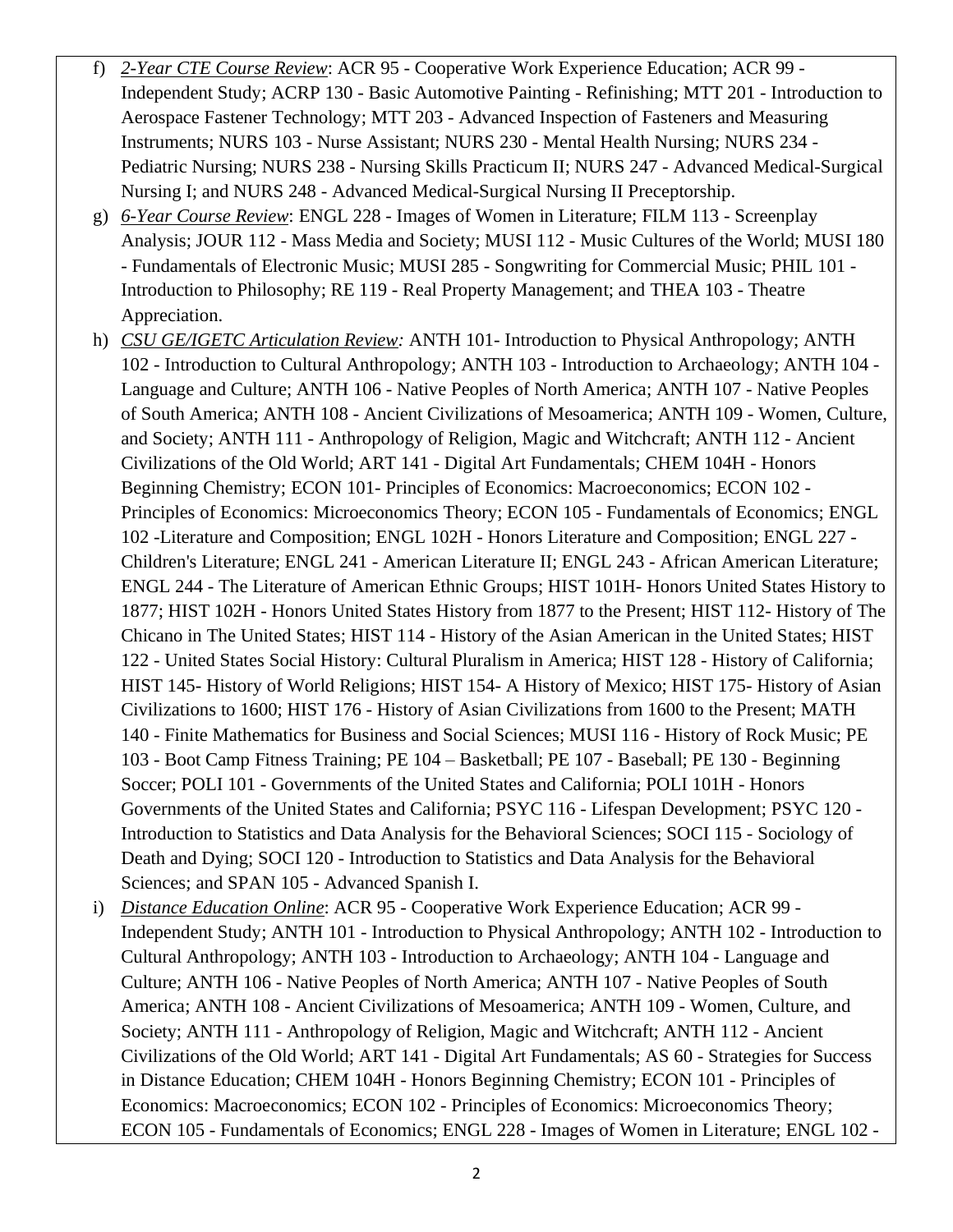Literature and Composition; ENGL 102H - Honors Literature and Composition; ENGL 227 - Children's Literature; ENGL 241 - American Literature II; ENGL 243 - African American Literature; ENGL 244 - The Literature of American Ethnic Groups; ESL 22A - Reading and Vocabulary- Level 1; ESL 23 - Pronunciation and Conversation - Level 1; ESL 24 - Pronunciation and Conversation-Level 2; ESL 25 - Pronunciation and Speaking- Level 3; FILM 113 - Screenplay Analysis; HIST 101H - Honors United States History to 1877; HIST 102H - Honors United States History from 1877 to the Present; HIST 112 - History of the Chicano in the United States; HIST 114 - History of the Asian American in the United States; HIST 122 - United States Social History: Cultural Pluralism in America; HIST 128 - History of California; HIST 140 - History of Early Civilizations; HIST 141 - History of Modern Civilizations; HIST 145 - History of World Religions; HIST 152 - History of Latin America Through Independence; HIST 154 - A History of Mexico; HIST 175 - History of Asian Civilizations to 1600; HIST 176 - History of Asian Civilizations from 1600 to the Present; JOUR 112 - Mass Media and Society; LAW 104 - Legal Environment of Business; LAW 105 - Business Law; LIBR 110 - Library Research Using the Internet; MATH 110 - Structures and Concepts in Mathematics; MATH 111 - Mathematics for Elementary School Teachers-Geometry, Probability & Statistics; MATH 115 - Probability and Statistics for Prospective Elementary School Teachers; MATH 140 - Finite Mathematics for Business and Social Sciences; MTT 201 – Introduction to Aerospace Fastener Technology; MTT 203 - Advanced Inspection of Fasteners and Measuring Instruments; MUSI 103A - Theory and Musicianship I; MUSI 112 - Music Cultures of the World; MUSI 116 - History of Rock Music; MUSI 180 - Fundamentals of Electronic Music; MUSI 285 - Songwriting for Commercial Music; POLI 101 - Governments of the United States and California; PHIL 101 - Introduction to Philosophy; POLI 101H - Honors Governments of the United States and California; PSYC 116 - Lifespan Development; PSYC 120 - Introduction to Statistics and Data Analysis for the Behavioral Sciences; RE 119 - Real Property Management; SOCI 115 - Sociology of Death and Dying; SOCI 120 - Introduction to Statistics and Data Analysis for the Behavioral Sciences; SPAN 102 - Elementary Spanish II; SPAN 103 - Intermediate Spanish I; SPAN 104 - Intermediate Spanish II; SPAN 105 - Advanced Spanish I; and THEA 103 - Theatre Appreciation.

- j) *Distance Education - Hybrid Only*: NURS 103 Nurse Assistant; NURS 234 Pediatric Nursing; NURS 238 - Nursing Skills Practicum II; NURS 247 - Advanced Medical-Surgical Nursing I; and NURS 248 - Advanced Medical-Surgical Nursing II Preceptorship.
- k) *Distance Education EFOMA*: ACRP 130 Basic Automotive Painting Refinishing; NURS 230 Mental Health Nursing; PE 103 - Boot Camp Fitness Training; PE 104 – Basketball; PE 107 – Baseball; and PE 130 - Beginning Soccer.
- l) *Distance Education Addendum Only:* RE 111 Real Estate Principles; RE 113 Real Estate Practice; RE 114 - Real Estate Finance I; RE 116 - Real Estate Economics; RE 140 - Real Estate Appraisal; and RE 141 - Advanced Real Estate Appraisal.
- **5. Reinstated Item(s):** 
	- a) None.

# **6. Action Items:**

- a) *First and Second Read*: Curriqunet course review proposal and new course proposal revised templates.
- b) *First Read - New Courses*: CIS 161 Introduction to Application Development Environment: Swift; CIS 162 - Programming Fundamentals 1; CIS 163 - Programming Fundamentals I: Apple Swift I; CIS 164 - Programming Fundamentals II: Apple Swift II; CIS 165 - Advanced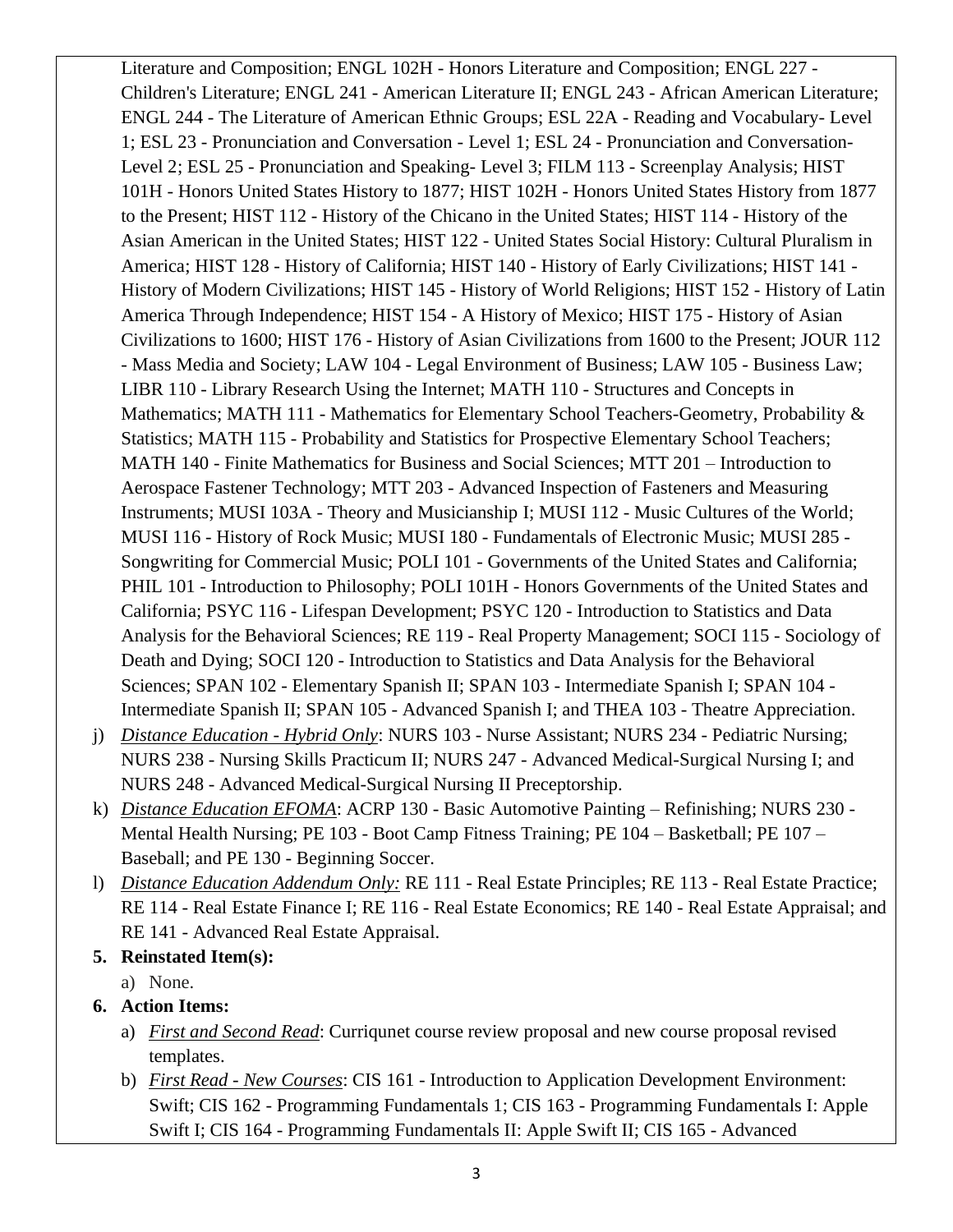Application Development Swift; CSCI 108 - Foundation of Data Science; CSCI 114 - Computer Programming in Python; CSCI 117 - Computer Programming in MATLAB; COSM 126 - Cosmetology Applications and Theory; and MUSI 184 – Music Technology Production and Sound Design.

c) *Second Read - New Courses*: ESL 22A - Reading and Vocabulary- Level 1; ESL 23 - Pronunciation and Conversation - Level 1; ESL 24 - Pronunciation and Conversation- Level 2; and ESL 25 - Pronunciation and Speaking- Level 3.

## **7. Information Items:**

a) One Curriculum, Distance Education, and Student Learning Outcome Open Labs are available for Professional Development from 3:30 p.m. – 4:30 p.m. on 6-1-21 and this is the <u>direct Professional</u> [Development Curriculum, SLO, and DE Addendum link to locate the Zoom meetings.](http://www.compton.edu/facultystaff/professional-development/slos-de-addendum.aspx)

b) An email update was sent to deans, division chairs, and responsible faculty course originators on 5-27-21, regarding courses needing to be launched in spring for either Distance Education, CSU GE/IGETC – Articulation, or both, that are either in draft mode or have not had course review proposals created. Those courses are illustrated below:

| <b>ART 102</b>       | History of Western Art - Prehistoric to Gothic                        | Vanessa Madrid |
|----------------------|-----------------------------------------------------------------------|----------------|
| <b>ART 104</b>       | History of Western Art - 19th Century to<br><b>Contemporary Times</b> | Vanessa Madrid |
| <b>ART 109</b>       | Contemporary Art in World Cultures                                    | Vanessa Madrid |
| <b>ART 222</b>       | <b>Fundamentals of Painting I</b>                                     | Vanessa Madrid |
| <b>ART 223</b>       | <b>Fundamentals of Painting II</b>                                    | Vanessa Madrid |
| <b>ART 230</b>       | Two-Dimensional Design II                                             | Vanessa Madrid |
| <b>ASTR 120</b>      | The Solar System                                                      | Kent Schwitkis |
| ASTR <sub>120H</sub> | Honors The Solar System                                               | Kent Schwitkis |
| ASTR <sub>125H</sub> | <b>Honors Stars and Galaxies</b>                                      | Kent Schwitkis |
| <b>ATEC 116</b>      | Suspension and Four Wheel Alignment                                   | Gary Narusawa  |
| <b>ATEC 123</b>      | Engine Performance, Electrical and Fuel Systems                       | Gary Narusawa  |
| <b>ATEC 125</b>      | <b>Automotive Electrical Systems</b>                                  | Gary Narusawa  |
| <b>ATEC 134</b>      | <b>Automatic Transmissions</b>                                        | Gary Narusawa  |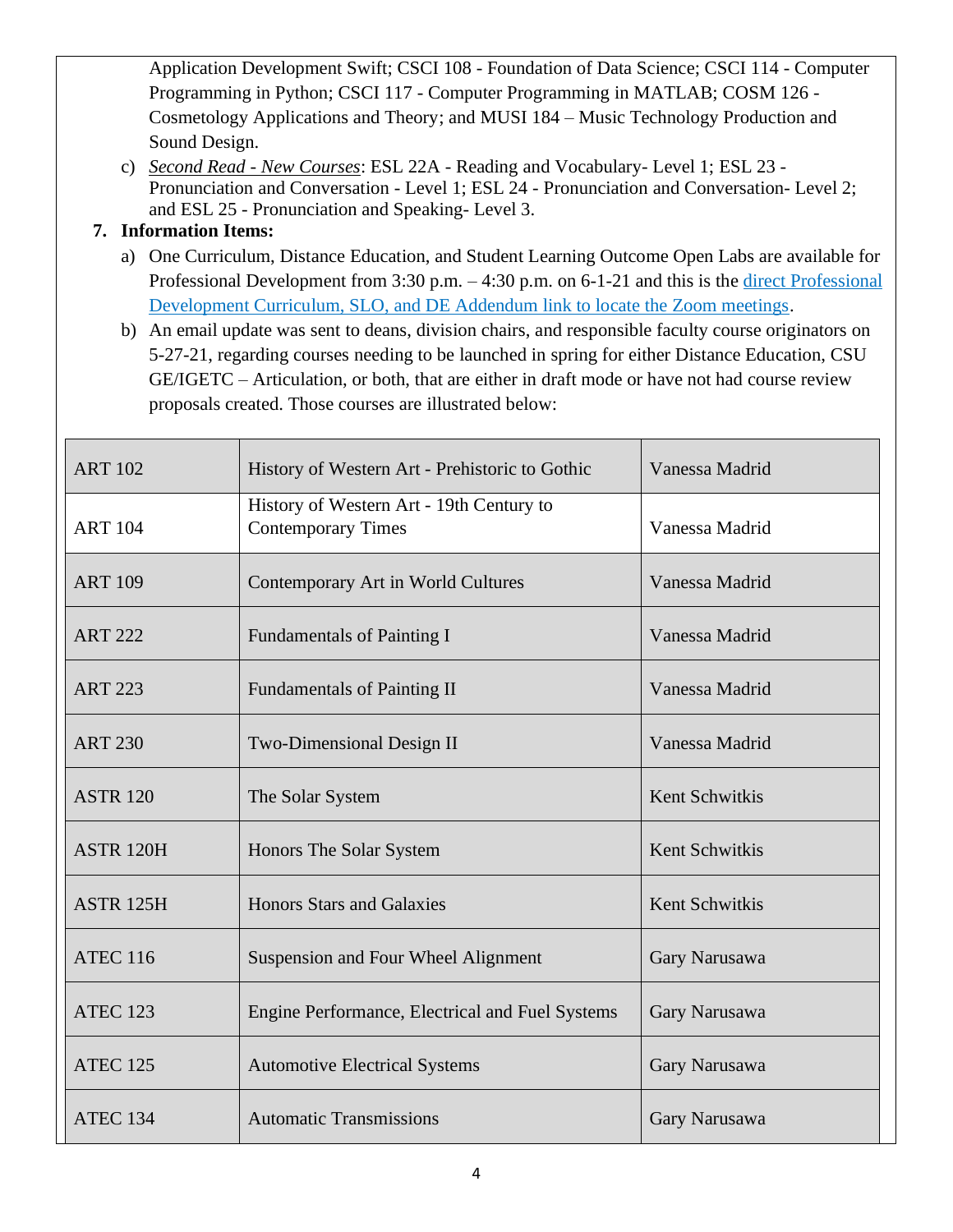| <b>ATEC 135</b> | Manual Transmission, Drive Train and Drive<br>Axles | Gary Narusawa          |
|-----------------|-----------------------------------------------------|------------------------|
| ATEC 143        | Introduction to Engine Repair                       | Gary Narusawa          |
| <b>BIOL 103</b> | <b>Fundamentals of Molecular Biology</b>            | Katherine Marsh        |
| <b>BIOL</b> 111 | <b>Fundamentals of Zoology</b>                      | <b>Katherine Marsh</b> |
| <b>BIOL</b> 117 | <b>Marine Biology</b>                               | Katherine Marsh        |
| <b>BIOL 118</b> | <b>Marine Biology Laboratory</b>                    | Katherine Marsh        |
| <b>BUS 101</b>  | <b>Financial Accounting</b>                         | Manzoor Ahmad          |
| <b>BUS 102</b>  | <b>Managerial Accounting</b>                        | <b>Manzoor Ahmad</b>   |
| <b>BUS 111</b>  | <b>Accounting for Small Business</b>                | Manzoor Ahmad          |
| <b>BUS 114</b>  | Marketing                                           | <b>Manzoor Ahmad</b>   |
| <b>BUS 115</b>  | <b>BUSINESS MATHEMATICS</b>                         | <b>Manzoor Ahmad</b>   |
| <b>BUS 117</b>  | <b>Personal Finance</b>                             | <b>Manzoor Ahmad</b>   |
| <b>BUS 119</b>  | Principles of Retailing Management                  | Manzoor Ahmad          |
| <b>BUS 120</b>  | <b>Business Management</b>                          | <b>Manzoor Ahmad</b>   |
| <b>BUS 121</b>  | Human Resources Management                          | <b>Manzoor Ahmad</b>   |
| <b>BUS 122</b>  | Human Relations in Organizations                    | <b>Manzoor Ahmad</b>   |
| <b>BUS 124</b>  | <b>Small Business Entrepreneurship</b>              | <b>Manzoor Ahmad</b>   |
| <b>BUS 127</b>  | <b>Effective English for Business</b>               | Manzoor Ahmad          |
| <b>BUS 128</b>  | <b>Written Business Communications</b>              | <b>Manzoor Ahmad</b>   |
| <b>CDEV 106</b> | Care and Education for Infants and Toddlers         | Cassandra Washington   |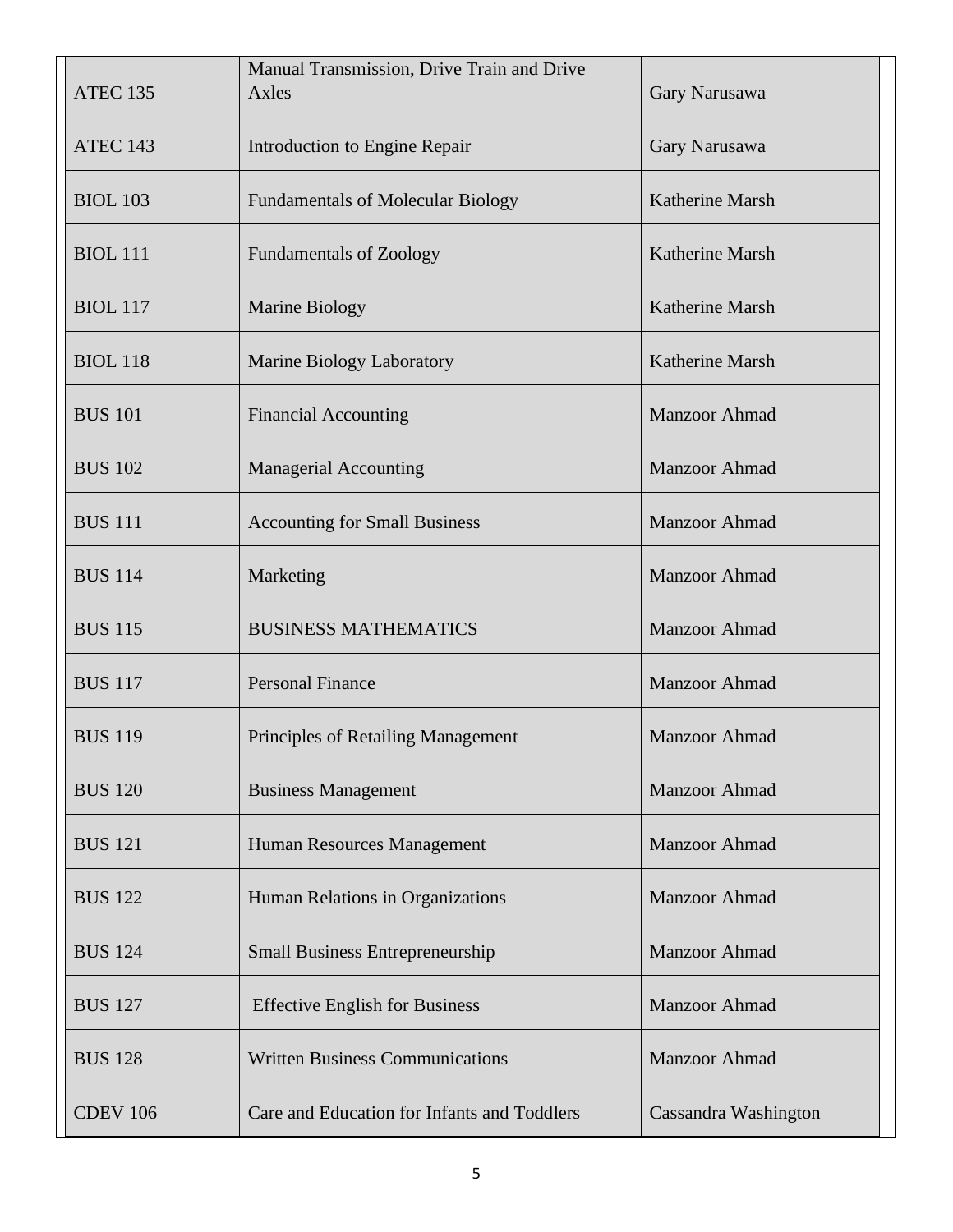| <b>CDEV 114</b>    | Observing and Assessing Young Children           | Pamela West                          |
|--------------------|--------------------------------------------------|--------------------------------------|
| <b>CDEV 129</b>    | Introduction to Program Administration           | Cassandra Washington                 |
| <b>CDEV 130</b>    | Principles of Program Administration             | Pamela West                          |
| <b>CDEV 131</b>    | <b>Supervising and Mentoring Adults</b>          | Cassandra Washington                 |
| <b>CDEV 165</b>    | Autism, ADHD, Physical and Health Impairments    | Pamela West                          |
| <b>CH 101</b>      | Personal and Community Health Issues             | <b>Diane Collins</b>                 |
| CH 105             | <b>Contemporary Women's Health</b>               | <b>Diane Collins</b>                 |
| <b>CIS 131</b>     | <b>Help Desk Operations</b>                      | <b>Rashid Yahye</b>                  |
| <b>DANC 101</b>    | Dance Appreciation                               | Marjeritta Phillips                  |
| <b>DANC 103</b>    | History of Dance in the 20th Century             | Marjeritta Phillips                  |
| <b>ENGL 103</b>    | <b>Critical Thinking and Composition</b>         | Domenic Capozzolo                    |
| <b>ENGL 248</b>    | Modern Literature of Latin America               | Jose Bernaudo                        |
| <b>ESL 52B</b>     | Intermediate Reading and Vocabulary Building     | <b>Brittany Olayele</b>              |
| ESL <sub>52C</sub> | <b>Advanced Reading</b>                          | <b>Brittany Olayele</b>              |
| ESL <sub>53B</sub> | Intermediate Writing and Grammar                 | <b>Brittany Olayele</b>              |
| ESL <sub>53C</sub> | <b>Advanced Essay Writing and Grammar</b>        | <b>Brittany Olayele</b>              |
| <b>FTEC 101</b>    | <b>Fire Protect Organization</b>                 | Rashid Yahye (Hiring New<br>Faculty) |
| <b>FTEC 106</b>    | <b>Building Construction for Fire Protection</b> | Rashid Yahye (Hiring New<br>Faculty) |
| <b>GEOG 106</b>    | Physical Geography Laboratory                    | Leonard Clark                        |
| <b>GEOG 107</b>    | Geography of California                          | Leonard Clark                        |